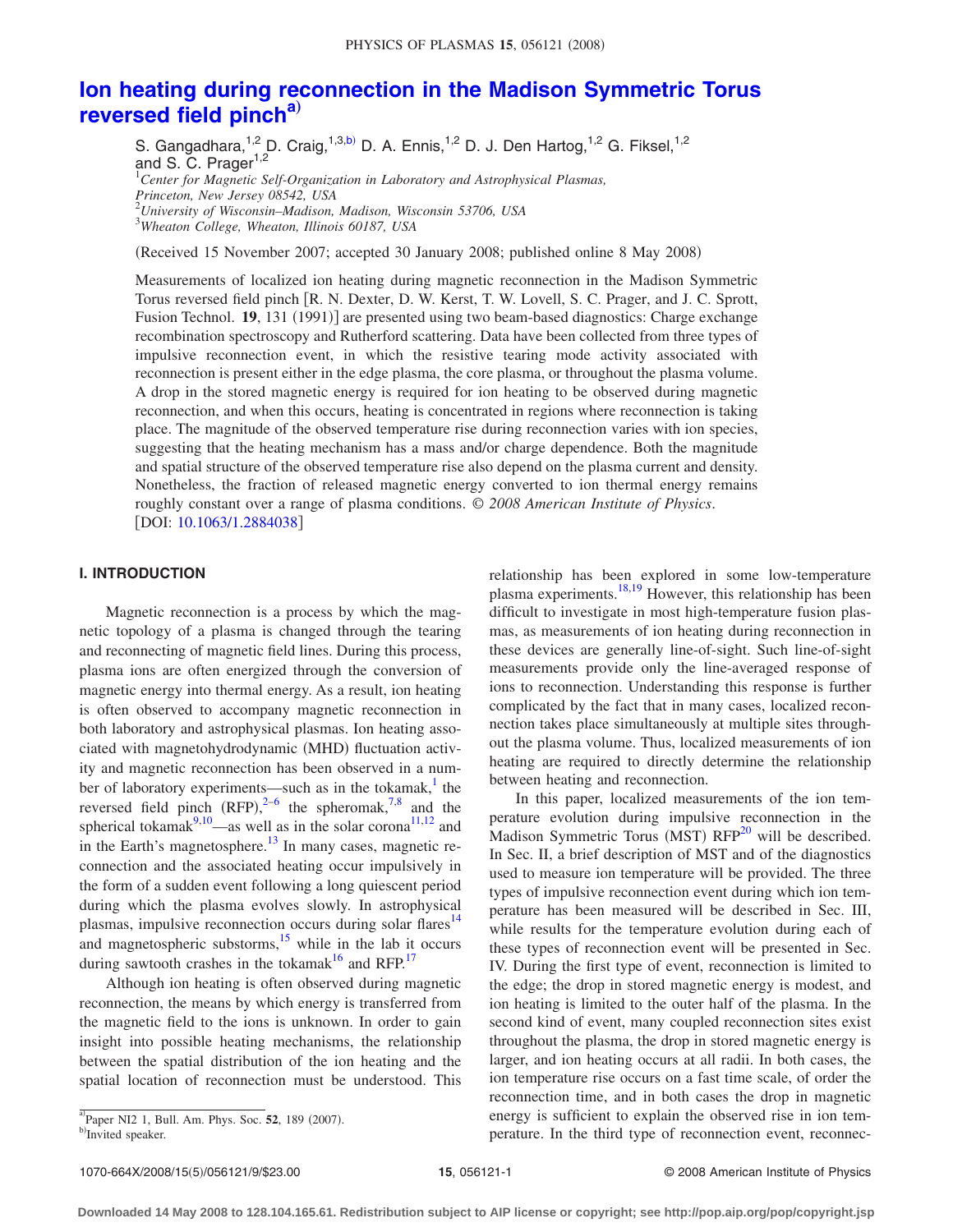<span id="page-1-0"></span>

FIG. 1. *q* ( $=rB_{\phi}/RB_{\theta}$ ) profile for a typical MST discharge at  $I_p$ =400 kA,  $n_e$ = 10<sup>19</sup> m<sup>-3</sup>.

tion is limited to the core, the stored magnetic energy remains approximately constant, and no ion heating is observed at any radial location. The results suggest that a drop in magnetic energy is required for ions to be heated during reconnection, and that when this occurs heating is concentrated near the reconnection layer. Consequently, the large-scale heating observed during a global reconnection event arises from the presence of many heating layers distributed throughout the plasma volume. Results indicate that during such an event, both the radial structure and absolute value of the ion temperature depend strongly on plasma current and density, as described in Sec. V. Results presented in this section also show that the temperature obtained during a global reconnection event depends on ion species, suggesting that heating may be mass- or charge-dependent. Several theoretical models have been advanced to explain the observed heating, although none has emerged as clearly superior. A summary of these models and their relationship to the current observations is provided in Sec. VI. Finally, a summary of the main results is presented in Sec. VII.

### **II. ION HEATING MEASUREMENTS IN MST**

A plot of the  $q (=rB_{\phi}/RB_{\theta})$  profile for a typical MST discharge is shown in Fig. [1.](#page-1-0) Within this magnetic topology, there are many rational surfaces where reconnection can take place. Reconnection in MST is usually driven by the presence of current-driven resistive tearing modes, $^{21}$  and in Fig. [1](#page-1-0) circles have been placed on top of the *q* profile to indicate the location of resonance for the modes with the largest amplitude. In the plasma core, the dominant modes have a poloidal mode number of *m*= 1 and toroidal mode numbers of  $n \approx 6$ -9, while the edge plasma is dominated by the  $m=0$ ,  $n=1$  mode, which is resonant at the reversal surface where the toroidal magnetic field  $B_{\phi}=0$ .

Measurements of the ion temperature during reconnection are obtained on MST using two diagnostics: Charge exchange recombination spectroscopy (CHERS) and Rutherford scattering.<sup>22</sup> CHERS is a commonly employed technique in fusion devices for measuring impurity ion

<span id="page-1-1"></span>

FIG. 2. Cross section of MST, showing the location of the CHERS diagnostic neutral beam and the viewports available for measurements (indicated by parallel lines).

temperature.<sup>23,[24](#page-8-20)</sup> On MST, a CHERS system has been developed to measure the  $C^{+6}$  ion temperature  $(T_C)$  with both fast time resolution  $(10-100 \mu s)$  and good spatial resolution  $(\approx 2$  cm). This temperature is obtained from measurements of C VI emission  $(\lambda = 343.4 \text{ nm})$  stimulated by charge exchange between  $C^{+6}$  ions and energetic hydrogen atoms injected radially into the plasma via a diagnostic neutral beam. Emission is collected using two fiber bundles (to allow for dynamic background subtraction), which, for a given plasma discharge, are placed on a single viewport, providing measurements from a single radial location. The collected light is dispersed and recorded in a custom-built, high-throughput spectrometer. $25$  A cross section of MST showing the location of the beam and the viewports available for measurements is given in Fig. [2.](#page-1-1) Local values for  $T_c$  are determined from nonlinear fits to the emission data, in which the carbon ions are assumed to have a Maxwellian distribution, and effects of spin-orbit coupling are included in the model. $^{20}$ 

Rutherford scattering (RS) is also a beam-based diagnostic. In this case, the beam is composed of helium atoms, which are injected from the bottom of MST as shown in Fig. [3.](#page-2-0) The injected atoms undergo scattering primarily as a result of collisions with background deuterium (i.e., majority species) ions. By measuring the energy spectrum of the scattered atoms, the temperature of the scattering agents can be determined, assuming that the  $D^+$  ions follow a Maxwellian distribution.<sup>27</sup> Thus, Rutherford scattering provides measurements of the bulk ion temperature  $(T_B)$ . It is one of the few diagnostics that is able to do so in high-temperature plasmas, and MST is one of the few fusion devices that currently employs such a diagnostic. RS operates with a temporal resolution (10  $\mu$ s) that is similar to CHERS. However, the spatial resolution of the RS measurements ( $\approx$ 15 cm) is much coarser than for CHERS, and typically measurements are only available from one radial location (although more recently RS data have been obtained at three radial locations). Thus, CHERS is predominantly used to measure the radial structure of the ion temperature evolution during reconnec-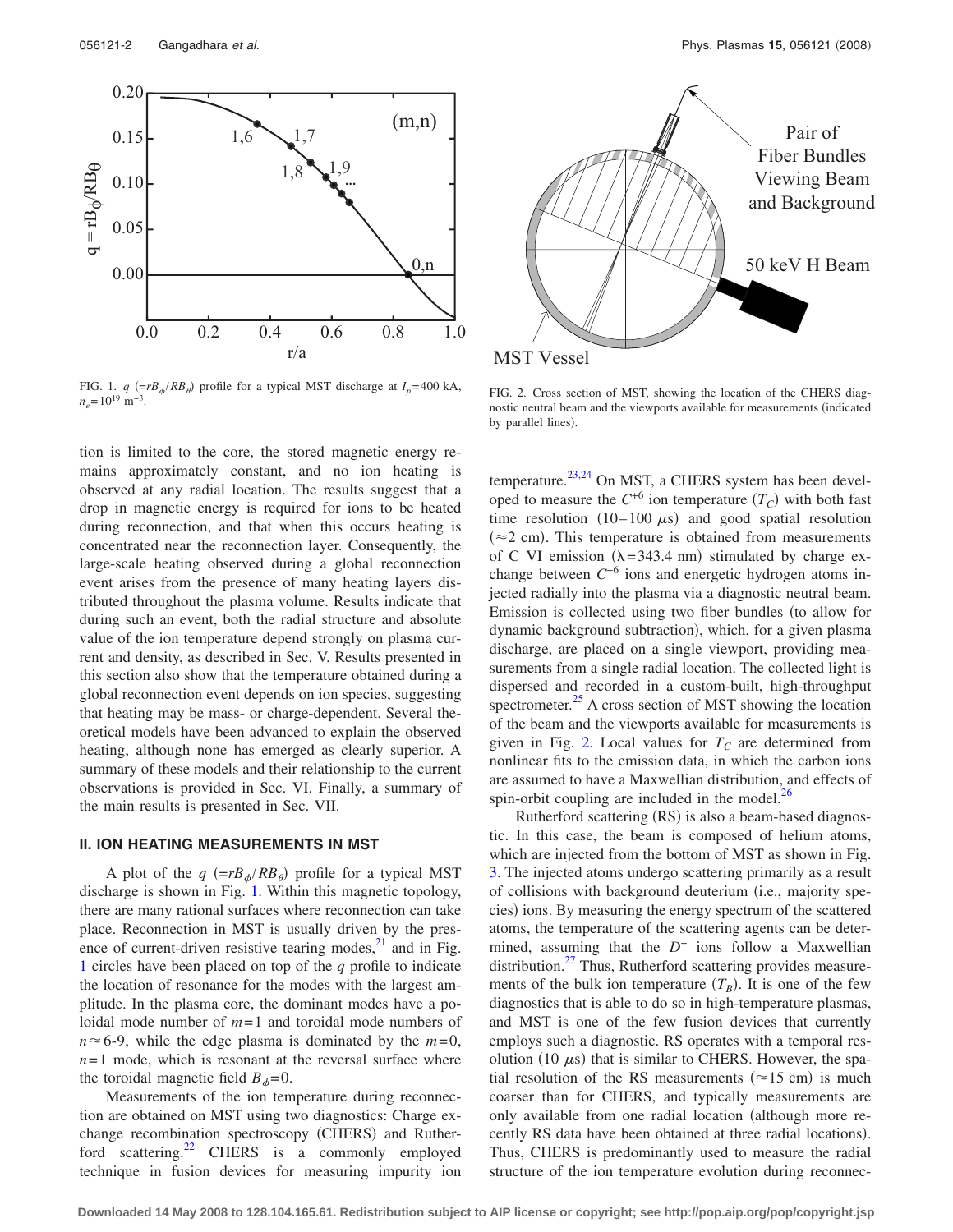<span id="page-2-0"></span>

FIG. 3. Cross section of MST, showing the location of the Rutherford scattering beam and the neutral particle energy analyzer.

tion (Secs. IV and V B), with RS measurements providing a comparison between impurity and bulk ion heating during reconnection (Sec. V A).

# **III. TYPES OF RECONNECTION IN MST**

As described above, there are two "types" of tearing modes that drive impulsive reconnection in MST: *m*= 1 modes in the plasma core and  $m=0$  modes in the plasma edge. As a result, there are three types of impulsive reconnection event that are observed in MST. During a *global* reconnection event (i.e., "sawtooth crash"), linearly unstable  $m=1$  modes are excited first, as shown in Fig. 4([b](#page-2-1)).<sup>[28](#page-8-24)</sup> These modes then nonlinearly couple to excite the edge-resonant *m*= 0 modes. Once the *m*= 0 modes are active, they serve to mediate reconnection activity at the various *m*= 1 resonant surfaces, again as a result of nonlinear interaction. Thus, during a global reconnection event, reconnection takes place at many coupled sites throughout the plasma volume. This leads to a significant drop in the plasma stored magnetic energy ( $\sim$ 15 kJ), as seen in Fig. [4](#page-2-1)(d).

Global reconnection events are observed in so-called standard plasmas, which contain significant gradients in the plasma current density profile and large fluctuation levels. During enhanced confinement operation, gradients are significantly relaxed and fluctuation activity is reduced. However, edge gradients can develop in such plasmas, leading to instability of the edge-resonant  $m=0$  modes. It is under such

<span id="page-2-1"></span>

FIG. 4. (Color online) Resistive tearing mode amplitudes [(a), (b)] and stored magnetic energy  $[(c), (d)]$  for an edge and global reconnection event. Note that the  $m=0$ ,  $n=1$  tearing mode amplitude is divided by 10 in the plot for the global reconnection event (b). Reprinted with permission from Fig. 1 of S. Gangadhara, D. Craig, D. A. Ennis, D. J. Den Hartog, G. Fiksel, and S. C. Prager, Phys. Rev. Lett. 98, 075001 (2007). Copyright (2007) by the American Physical Society.

conditions that an *edge reconnection event* is observed.<sup>29[,30](#page-8-26)</sup> Although  $m=0$  modes are excited during such an event, the  $m=1$  mode amplitudes remain small, as illustrated in Fig.  $4(a)$  $4(a)$ . Thus, reconnection is limited to the edge during an edge reconnection event. The increase in the  $m=0$  mode amplitude during an edge reconnection event is a factor of  $\sim 10$ smaller than for a global reconnection event. The change in stored magnetic energy  $[Fig. 4(c)]$  $[Fig. 4(c)]$  $[Fig. 4(c)]$  is correspondingly smaller as well.

Standard plasmas may also be generated during which there is no reversal of the toroidal magnetic field (i.e.,  $B_{\phi}$  > 0 everywhere in the plasma). In such plasmas there is no *m*= 0 resonant surface, and thus no *m*= 0 reconnection. For these cases, impulsive reconnection is observed in the form of a *core reconnection event*. An example of such an event is shown in Fig. [5.](#page-3-0) Both the temporal behavior and the amplitudes of the core-resonant  $m=1$  modes during a core reconnection event [Fig.  $5(a)$  $5(a)$ ] are similar to that in a global reconnection event [Fig.  $4(a)$  $4(a)$ ]. Conversely, the  $m=0$  mode amplitude remains at a low level during the event, as expected. Surprisingly, there is also no change in the stored magnetic energy during a core reconnection event, as seen in Fig.  $5(b)$  $5(b)$ . This result suggests that the amount of magnetic energy released during reconnection depends strongly on the presence of the  $m=0$  modes.

### **IV. MEASUREMENTS OF ION HEATING DURING IMPULSIVE RECONNECTION**

The  $C^{+6}$  ion temperature evolution has been measured for the three types of reconnection event described in Sec. III using CHERS. Results for a *global reconnection event* are shown in Fig. [6,](#page-3-1) for data obtained at five radial locations (ranging from  $r/a = 0$  to 0.75). The results represent an ensemble-average over a number of similar events, for plasma conditions of  $I_p$ =390 kA and  $n_e$ =10<sup>19</sup> m<sup>-3</sup>. Error bars were determined by assuming the signal noise to be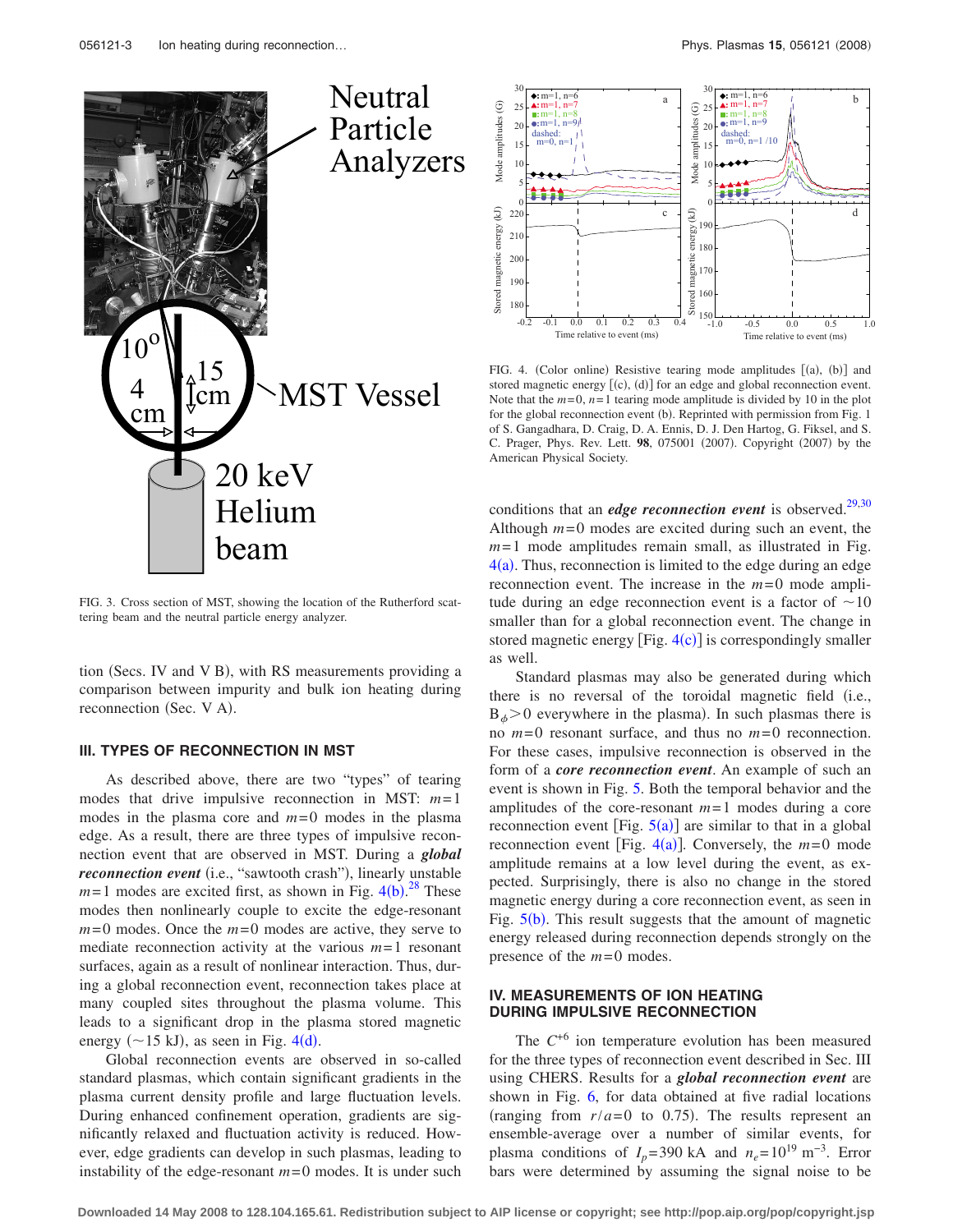<span id="page-3-0"></span>

FIG. 5. (Color online) Resistive tearing mode amplitudes (top) and stored magnetic energy (bottom) for a core reconnection event. Note that the  $m=0$ ,  $n=1$  tearing mode amplitude is divided by 10. Top figure reprinted with permission from Fig. 5a of S. Gangadhara, D. Craig, D. A. Ennis, D. J. Den Hartog, G. Fiksel, and S. C. Prager, Phys. Rev. Lett. 98, 075001 (2007). Copyright (2007) by the American Physical Society.

dominated by Poisson photon counting statistics.<sup>26</sup> Prior to a global reconnection event, the temperature profile is slightly peaked. During the event, the temperature is observed to increase at all measured locations, indicating that ion heating is *global* during a global reconnection event. The temperature increase occurs on a fast time scale ( $\sim$ 200  $\mu$ s), of order the reconnection time. The largest values of  $T_c$  are observed slightly after the event. This result is consistent with stron-

<span id="page-3-1"></span>

FIG. 6. (Color online) CHERS measurements of ion heating during a global reconnection event. Left: Ensemble-averaged  $C^{+6}$  temperature data from five radial locations, for  $I_p$ = 390 kA and  $n_e$ = 10<sup>19</sup> m<sup>-3</sup>. Right: Radial profile measurements constructed from the temporal data, with each point representing a 100  $\mu$ s average. Reprinted with permission from Fig. 4 of S. Gangadhara, D. Craig, D. A. Ennis, D. J. Den Hartog, G. Fiksel, and S. C. Prager, Phys. Rev. Lett. 98, 075001 (2007). Copyright (2007) by the American Physical Society.

<span id="page-3-2"></span>

FIG. 7. (Color online) CHERS measurements of ion heating during an edge reconnection event. Left: Ensemble-averaged *C*+6 temperature data from five radial locations, for  $I_p$ =420 kA and  $n_e$ =0.7 × 10<sup>19</sup> m<sup>-3</sup>. Right: Radial profile measurements constructed from the temporal data, with each point representing a 50  $\mu$ s average. Reprinted with permission from Fig. 3 of S. Gangadhara, D. Craig, D. A. Ennis, D. J. Den Hartog, G. Fiksel, and S. C. Prager, Phys. Rev. Lett. 98, 075001 (2007). Copyright (2007) by the American Physical Society.

gest heating (=largest  $dT/dt$ ) during the peak of the event  $(t=0)$ . The largest values for  $T_C$  are also observed off-axis, producing a hollow temperature profile. This is consistent with the resonant locations for the dominant  $m=1$  tearing modes being off-axis (see Fig. [1](#page-1-0)). This result suggests that the heating is largest in regions of maximum reconnection.

Results for the temporal evolution of  $T_c$  during an *edge reconnection event* are shown in Fig. [7.](#page-3-2) Data were taken at five radial locations  $(r/a=0$  to 0.75), and the results represent ensemble averages taken over a number of similar events, for plasma conditions of  $I_p$ =420 kA and  $n_e$ =0.7  $\times 10^{19}$  m<sup>-3</sup>. Error bars were determined by assuming the signal noise to be dominated by Poisson photon counting statistics. Prior to an edge reconnection event, the temperature profile is slightly peaked. During the event, the temperature is first observed to increase at the outermost measurement location, which is the one closest to the  $m=0$  resonant surface (at  $r/a \sim 0.8$  in these plasmas). Heating at this location occurs on a fast time scale ( $\sim$ 50  $\mu$ s), of order the reconnection time. The temperature increase then propagates inward toward  $r/a = 0.55$ . However, the temperature inside of this radius is unaffected, producing a slightly hollow shape to the  $T_c$  profile in the core. These results indicate that heating is *limited to the edge* during an edge reconnection event. Heating is strongest at the measurement location closest to the *m*= 0 resonant surface, and the largest values for the edge  $(r/a > 0.5)$  temperature are observed slightly after the crash. Both of these results are similar to those observed during a global reconnection event, and they imply that heating is again largest in regions of maximum reconnection—or in this case, the only region of reconnection.

The results described above indicate that during magnetic reconnection, heating is localized to the reconnection layer, and that the global heating observed during a global reconnection event arises from the presence of multiple reconnection sites distributed throughout the plasma volume. However, not all reconnection events lead to ion heating. The temporal evolution of  $T_C$  during a *core reconnection event* is shown in Fig. [8,](#page-4-0) for data taken at  $r/a = 0$  and for plasma

**Downloaded 14 May 2008 to 128.104.165.61. Redistribution subject to AIP license or copyright; see http://pop.aip.org/pop/copyright.jsp**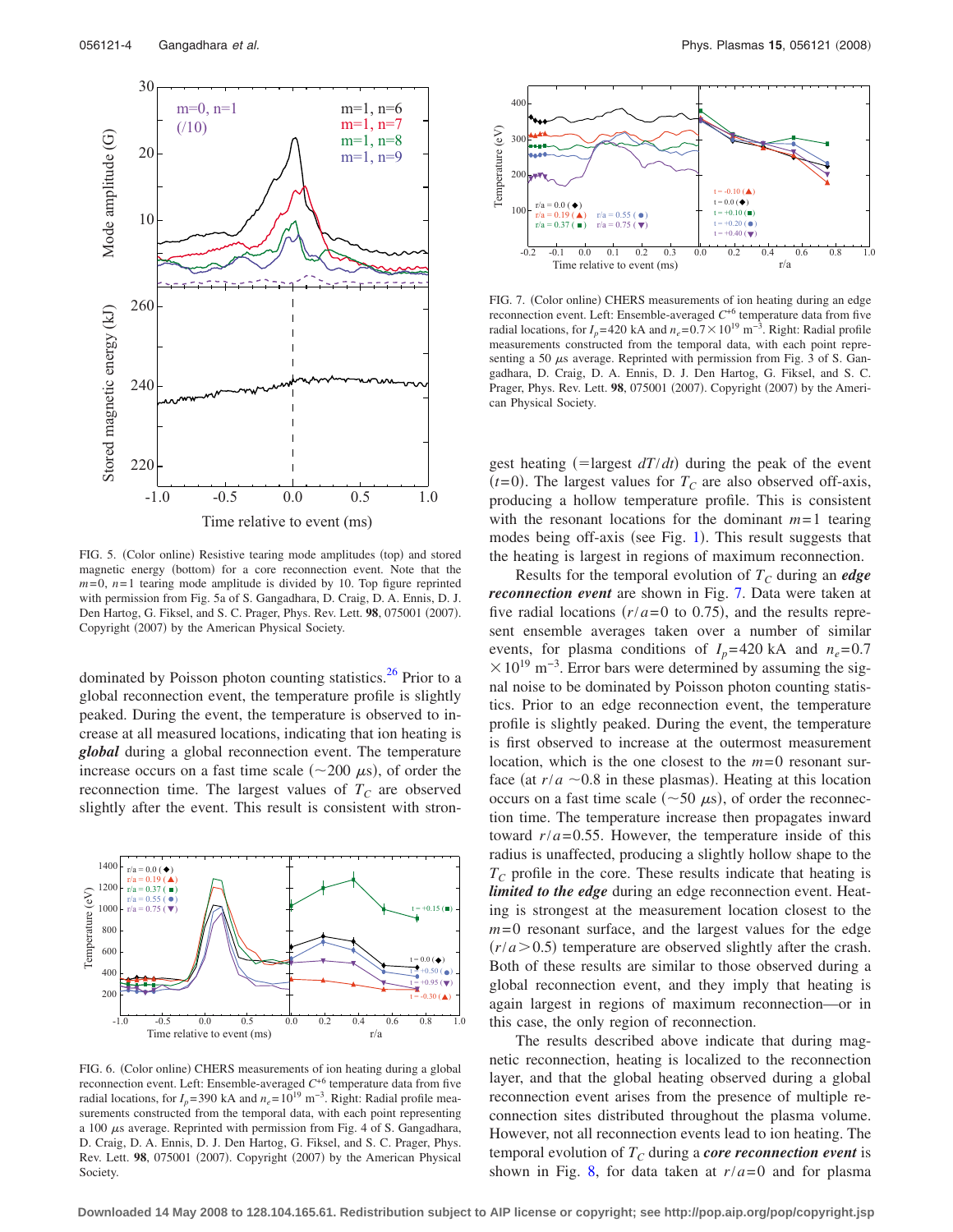<span id="page-4-0"></span>

FIG. 8.  $C^{+6}$  temperature (bottom line) and stored magnetic energy (top line) for a single core reconnection event. Reprinted with permission from Fig. 5b of S. Gangadhara, D. Craig, D. A. Ennis, D. J. Den Hartog, G. Fiksel, and S. C. Prager, Phys. Rev. Lett. 98, 075001 (2007). Copyright (2007) by the American Physical Society.

conditions of  $I_p$ =400 kA and  $n_e$ =10<sup>19</sup> m<sup>-3</sup>. These measurements represent data from a single event, during which no significant change to  $T_c$  is observed. Similar results have been obtained at four other radial locations  $(r/a=0.19)$  to 0.75), indicating that there is **no ion heating** during a core reconnection event. While perhaps surprising, the absence of ion heating during a core reconnection event is consistent with the stored magnetic energy remaining constant during such an event (see Fig. [5](#page-3-0)), indicating that energy from the magnetic field is indeed the source for ion heating during magnetic reconnection. When this energy source is available (as for a global or edge reconnection event), heating is then localized near the reconnection layer. Taken together, these results provide the strongest evidence to date of a direct connection between ion heating and magnetic reconnection in a high-temperature fusion plasma.

## **V. PARAMETRIC DEPENDENCIES OF ION HEATING DURING RECONNECTION**

The results shown in Secs. III and IV imply that  $m=0$ modes must be active in order for energy to be released from the magnetic field during reconnection. This may be due to the role that the  $m=0$  modes play in mediating reconnection throughout the plasma volume as a result of nonlinear coupling with *m*= 1 modes. The role that *m*= 0 modes play in modifying the behavior of fluctuating plasma quantities (e.g.,  $\overline{J}$ ,  $\overline{B}$ , and  $\overline{E}$ ) may also be important for understanding magnetic energy release and subsequent ion heating. Thus, the question of how reconnection depends on tearing mode coupling is very much an active area of research on MST.

In this section, we will present studies conducted to investigate other parametric dependencies of ion heating, specifically focused on heating during a global reconnection event. In Sec. V A the dependence of ion heating on ion species will be discussed, and in Sec. V B the variation of ion heating with plasma density and plasma current will be described.

<span id="page-4-1"></span>

FIG. 9. Ensemble-averaged measurements of the  $C^{+6}$  temperature (thin line) from CHERS and the  $D^+$  temperature (thick line) from RS for a global reconnection event. CHERS measurements were obtained at *r*/*a*= 0.37 and RS measurements at *r*/*a*= 0.32.

#### **A. Variation of ion heating with species**

As we will see explicitly in Sec. V B, the total amount of energy going into carbon ions during reconnection is a small fraction of the drop in stored magnetic energy. This is primarily because the concentration of  $C^{+6}$  ions in the plasma is small. The bulk ion density is of course substantially larger (being a significant fraction of  $n_e$  for reasonable values of  $Z_{\text{eff}}$ ), so any significant heating of these ions would correspond to a significant energy gain. Measurements of the bulk ion temperature evolution during a global reconnection event for a single radial location  $(r/a=0.32)$  using Rutherford scattering are shown in Fig. [9.](#page-4-1) Also shown in this figure are CHERS measurements of the  $C^{+6}$  ion temperature from a similar radial location  $(r/a=0.37)$ . These measurements were both taken in deuterium plasmas. The carbon temperature is observed to be substantially higher than the deuterium temperature during the reconnection event. This result suggests that ion heating during reconnection is stronger for carbon than for deuterium, implying a possible mass or charge dependence to the heating mechanism. However, the observed temperature depends on both heating and confinement. Thus, it may be that heating is similar for both species, while energy confinement is significantly poorer for deuterium ions. For example, charge-exchange losses for the deuterium ions are expected to be significant during reconnection, during which time there is a large influx of neutrals from the wall as a result of the strong plasma-wall interaction. Such losses may act to suppress the deuterium ion temperature relative to the carbon temperature. Other loss mechanisms may also contribute to the observed discrepancy.

Measurements of the bulk and carbon ion temperature evolution during a global reconnection event have also been obtained in helium plasmas. Those results are shown in Fig. [10,](#page-5-0) where the He<sup>+2</sup> temperature (at  $r/a = 0.32$ ) has been measured using RS and the  $C^{+6}$  temperature (at  $r/a = 0.37$ ) has been measured with CHERS. In this case, the temperatures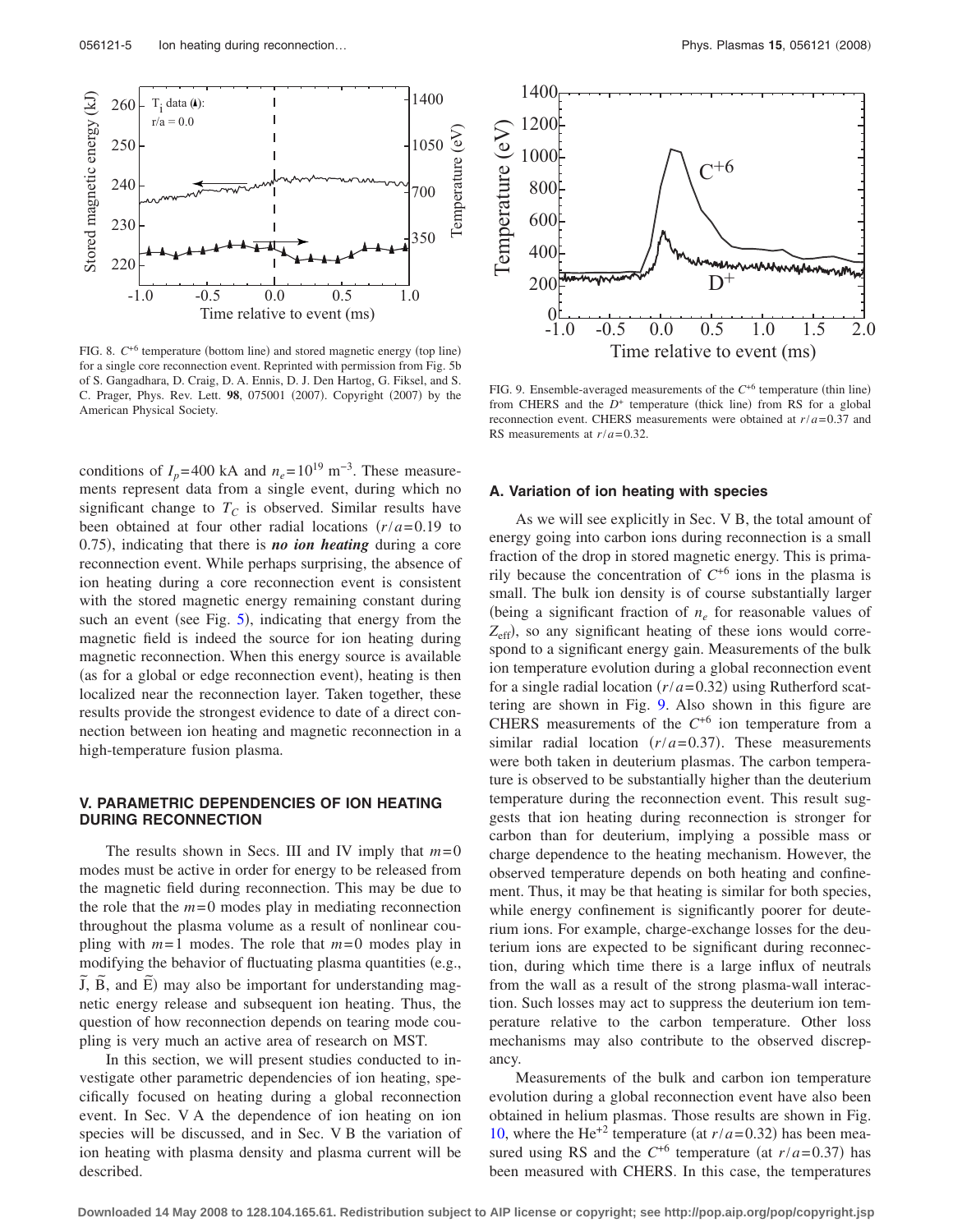<span id="page-5-0"></span>

<span id="page-5-1"></span>

FIG. 11. (Color online) Ensemble-averaged measurements of the  $D^+$  temperature from RS at three radial locations for a global reconnection event.

FIG. 10. Ensemble-averaged measurements of the *C*+6 temperature (thin line) from CHERS and the  $He^{+2}$  temperature (thick line) from RS for a global reconnection event. CHERS measurements were obtained at  $r/a = 0.37$  and RS measurements at  $r/a = 0.32$ .

of the two species agree quite well, within the resolution of the measurements. This agreement may simply be the result of similar heating and confinement for the two species (since, for example, charge exchange is not a loss mechanism for  $He^{+2}$  ions). However, this agreement may also arise from the balance between a more complicated set of heating and loss mechanisms, which could result in there being a charge or mass dependence to the ion heating during reconnection. Nonetheless, for both deuterium and helium plasmas, there is a significant change in the ion temperature during a global reconnection event, indicating that there is indeed a large energy gain by the ions during reconnection.

The total ion heating power during a global reconnection event is large as well. In Fig. [11,](#page-5-1) the evolution of the bulk deuterium ion temperature measured with Rutherford scattering at three radial locations is shown during such an event. The data support the conclusion that ion heating is global during a global reconnection event (as initially inferred from the CHERS measurements). In addition, the somewhat stronger edge plasma heating that is observed in the impurity ion temperature profile is reproduced in the bulk  $T_B$  profile (com-pare Figs. [6](#page-3-1) and [11](#page-5-1)). During the event, the bulk ion temperature is observed to increase by about 200 eV over a period of about 100 ms. This implies a heating power of greater than 40 MW being delivered to the ions, which is far greater than the steady Ohmic heating of the electrons during the discharge. The corresponding increase in ion thermal energy is about 4 kJ. The only source of energy capable of providing this heating is the stored magnetic energy, and we have noted above that a change in stored magnetic energy is required for ion heating to be observed during reconnection. The data shown in Fig. [11](#page-5-1) were obtained at  $I_p$ = 400 kA and  $n_e$ = 10<sup>19</sup> m<sup>-3</sup>; for such plasma conditions, the change in magnetic energy is about 20 kJ during a global reconnection event [see Fig.  $4(d)$  $4(d)$ ]. These results indicate that at least 20% of the magnetic energy loss is transferred to the ions during such an event. If ion energy loss and impurity heating are also taken into account, the fraction of converted energy would be somewhat higher. In the following section, we consider how the ion heating during global reconnection events relates to the change in magnetic energy for a range of plasma discharge conditions.

# **B. Variation of ion heating with plasma current and density**

Measurements of the ion temperature evolution during a global reconnection event have been obtained for two values of plasma current (250 and 500 kA) and three ranges of electron density  $(\sim 0.4 - 0.8, 0.8 - 1.2, \text{ and } 1.2 - 1.8 \times 10^{19} \text{ m}^{-3})$ using CHERS. Results were obtained at two plasma radii  $(r/a=0$  and 0.55), and are shown in Figs. [12](#page-6-0) and [13.](#page-6-1) In all cases, the results represent ensemble averages taken over many similar reconnection events, and error bars were estimated by assuming signal noise to be dominated by Poisson photon counting statistics. The temporal behavior of  $T_c$  is similar to that observed in Fig. [6,](#page-3-1) though these data are noisier because fewer events are included in the ensemble average. There are nonetheless a number of conclusions that can be drawn from looking at Figs. [12](#page-6-0) and [13.](#page-6-1) First, the increase in  $T_c$  scales nonlinearly with plasma current, as the temperature more than doubles when  $I<sub>p</sub>$  doubles. This is true both on-axis as well as at the mid-radius. At low plasma current, the variation of  $\Delta T_C$  with density is fairly weak, whereas at high plasma current the variation of  $\Delta T_C$ with density is also weak at  $r/a = 0$  but is significant at  $r/a = 0.55$ . The results indicate that at high current, the ion temperature profile during reconnection becomes more peaked as the density increases. One possible explanation for this behavior is the presence of enhanced confinement periods during low density, high current operation, which could explain both the flat temperature profile observed during reconnection as well as the long tail observed in  $T_c$  after reconnection.

To develop a better understanding of the relative strength of the heating during reconnection, the total energy gained by the carbon ions for each of the scenarios shown in Figs. [12](#page-6-0) and [13](#page-6-1) is compared with the corresponding drop in stored magnetic energy. The former is calculated by assuming a "three-point" temperature model, using the measured values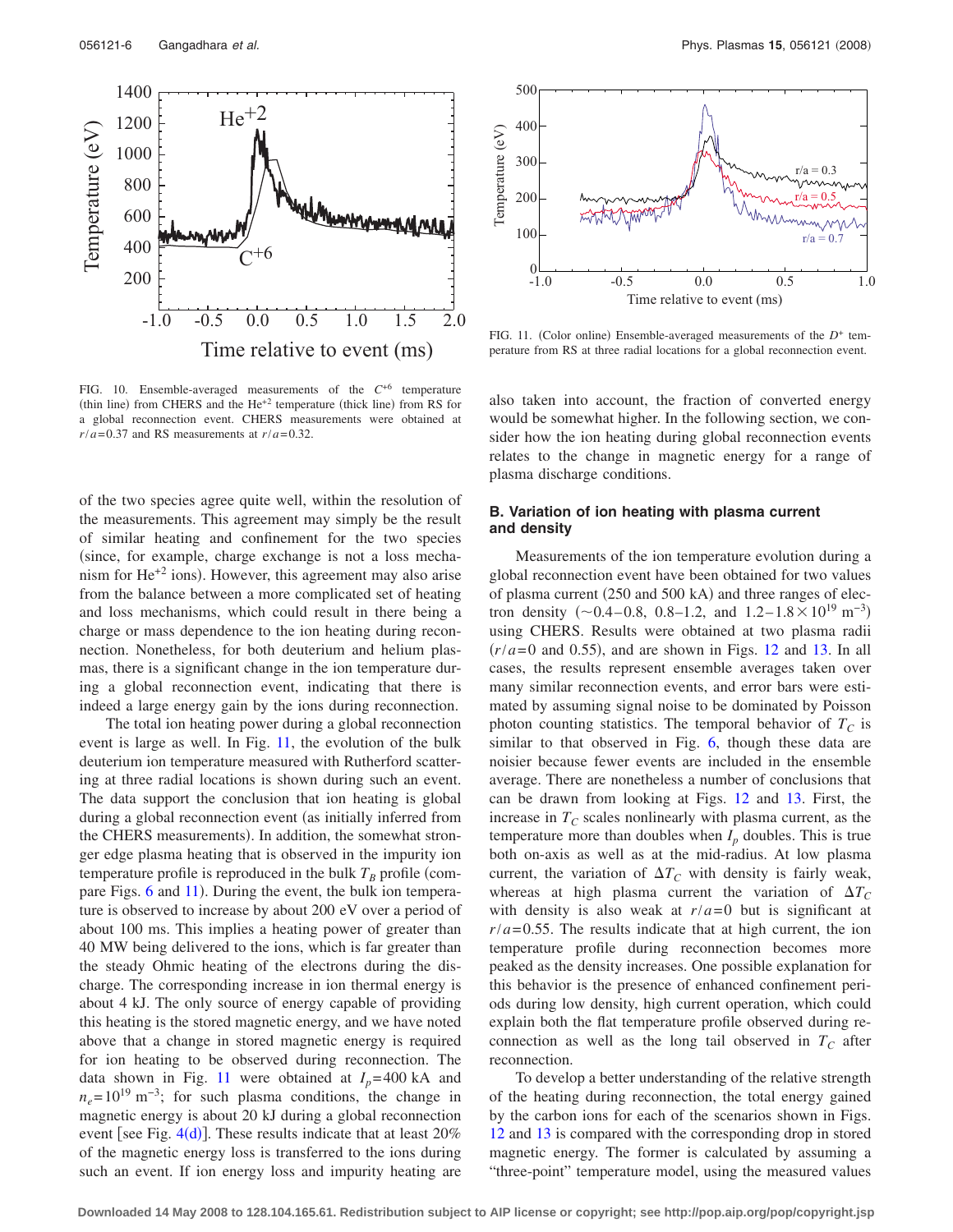<span id="page-6-0"></span>

FIG. 12. (Color online) CHERS measurements of on-axis  $(r/a=0)$  ion heating during a global reconnection event for various plasma conditions. Left: Ensemble-averaged  $C^{+6}$  temperature data from three different density ranges at  $I_p$ = 250 kA. Right: Ensemble-averaged  $C^{+6}$  temperature data from three different density ranges at  $I_p$ = 500 kA.

for  $T_c$  at  $r/a = 0$  and 0.55 and assuming  $T_c = 0$  at  $r/a = 1$ . The carbon density is assumed to be 1% of the electron density under all conditions (i.e., for all values of  $n_e$  and  $I_p$ ), and this density is assumed not to change during the reconnection event. Although this assumption is not entirely valid, the change in density during the event is small compared to the change in temperature, so the assumption is expected to introduce little error into the calculation. Using this simple model,  $\Delta U_{\text{thermal}}$  is calculated for each scenario, and then compared to  $\Delta U_{\text{magnetic}}$ , as shown in Table [I.](#page-7-0)

There are a number of conclusions that can be drawn from these results. First, the fraction of the magnetic energy going into the carbon ions is small under the assumption that the carbon density is  $1\%$  of  $n_e$ ). However, as we saw in

Sec. V A, the majority ions are also significantly heated during reconnection, indicating that during reconnection, a substantial fraction of the stored magnetic energy goes into ion heating. At low plasma current, the change in ion thermal energy during reconnection scales strongly with density, even though the change in magnetic energy is independent of density. This result suggests that the heating per ion is equally efficient regardless of the ion density. This result does not appear to hold at high current, as the change in thermal energy drops off significantly with increasing density in this case. Under the assumptions of the model, this drop off is mostly accounted for by the small increase in  $T_c$  during reconnection at  $r/a = 0.55$ . It is possible that at high current and high density, coupling between carbon and deute-

<span id="page-6-1"></span>

FIG. 13. (Color online) CHERS measurements of mid-radius  $(r/a=0.55)$  ion heating during a global reconnection event for various plasma conditions. Left: Ensemble-averaged  $C^{+6}$  temperature data from three different density ranges at  $I<sub>n</sub>=250$  kA. Right: Ensemble-averaged  $C^{+6}$  temperature data from three different density ranges at  $I_p$ = 500 kA.

**Downloaded 14 May 2008 to 128.104.165.61. Redistribution subject to AIP license or copyright; see http://pop.aip.org/pop/copyright.jsp**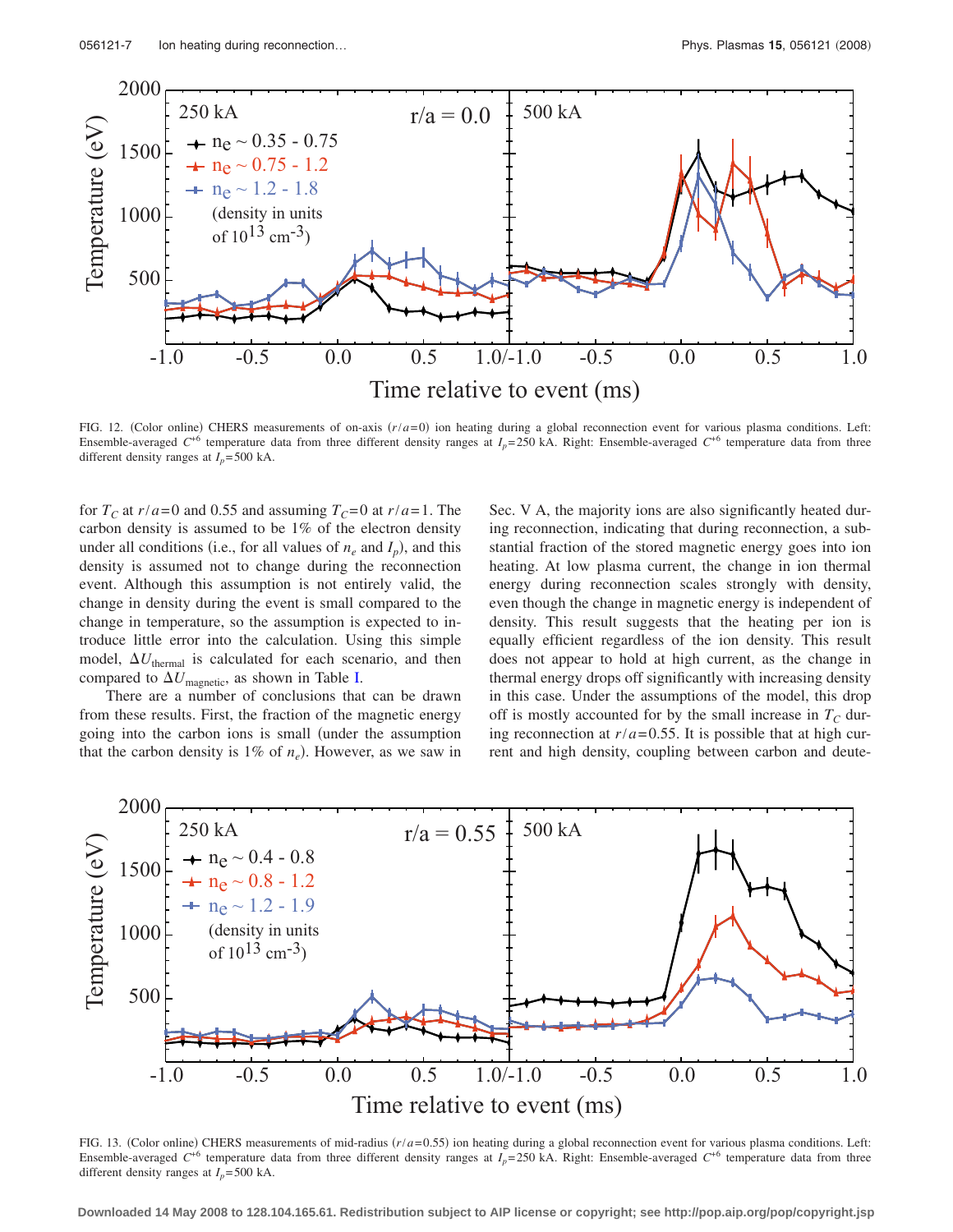<span id="page-7-0"></span>TABLE I. A comparison between the change in thermal energy and the change in stored magnetic energy for ensembles of global reconnection events generated at various plasma currents and densities.

| $I_n$ (kA) | $n_e(10^{19} \text{ m}^{-3})$ | $\Delta U_{\text{thermal}}(\text{J})$ | $\Delta U_{\text{magnetic}}(J)$ |
|------------|-------------------------------|---------------------------------------|---------------------------------|
| 250        | $0.35 - 0.75$                 | 10                                    | 6000                            |
| 250        | $0.75 - 1.20$                 | 19                                    | 6000                            |
| 250        | $1.20 - 1.80$                 | 43                                    | 5000-6000                       |
| 500        | $0.40 - 0.80$                 | 76                                    | 28000-36000                     |
| 500        | $0.80 - 1.20$                 | 99                                    | 28000                           |
| 500        | $1.20 - 1.90$                 | 79                                    | 22000-24000                     |

rium ions is strong enough that energy losses in the deuterium ion channel during reconnection (e.g., from charge-exchange losses, which would be stronger at the midradius relative to the plasma core) affect the carbon ion channel, resulting in a smaller increase in  $T_c$ . It is also possible that at high plasma current, the heating efficiency during reconnection is strongly reduced as the density is increased.

Perhaps the most interesting result is that during reconnection, the change in carbon thermal energy scales fairly well with the change in stored magnetic energy. For instance, at low current and low density  $\Delta U_{\text{thermal}}/\Delta U_{\text{magnetic}}$  ~ 0.16%, while at high current and low density  $\Delta U_{\text{thermal}}/\Delta U_{\text{magnetic}}$  $\sim 0.24\%$  (the larger value at high current could again be the result of enhanced confinement periods present for high current, low density operation). Similarly, for low current and intermediate densities  $(n_e=0.75-1.20\times10^{19} \text{ m}^{-3})$  $\Delta U_{\text{thermal}}/\Delta U_{\text{magnetic}}$  ~ 0.32%, while for high current and intermediate densities  $\Delta U_{\text{thermal}}/\Delta U_{\text{magnetic}}$  ~ 0.35%. These results suggest that the change in thermal energy during reconnection is directly connected to the drop in stored magnetic energy, indicating once again that the magnetic field is the energy source for ion heating during reconnection.

#### **VI. POTENTIAL HEATING MECHANISMS**

A number of mechanisms have been proposed to explain ion heating during magnetic reconnection. Localized, energetic outflows are produced as a result of reconnection, and collisional viscous damping of these flows could produce an increase in the ion thermal energy. $31-33$  Simulations indicate that on MST cross-field flows would have to be comparable to the thermal ion sound speed and vary strongly over a gyroradius scale for perpendicular viscosity to be effective in heating the ions.<sup>34</sup> Such large and localized flows have yet to be observed experimentally. Parallel viscosity is responsible for damping neoclassical parallel flows $35,36$  $35,36$  as well as crossfield compressional flows,  $31,33$  $31,33$  and may therefore play an important role in transferring energy from tearing fluctuations to the ions, as the parallel viscosity coefficient is significantly larger than the perpendicular viscosity coefficient.<sup>37</sup> The effects of parallel viscosity in MST are currently being studied using calculated tearing mode flow profiles. Theoretical work is also being conducted to investigate the connection between ion heating and electron thermal transport.<sup>38</sup>

Ion heating may also result from the turbulent cascade of tearing fluctuations to cyclotron frequencies. $4,39$  $4,39$  However, the role of cyclotron damping in heating ions during magnetic reconnection remains an open question, and is under theoretical investigation.<sup>40</sup> Previous measurements of the fluctuation power spectrum during global reconnection events in MST indicated energy loss at  $\omega = \omega_{ci}^{4}$  $\omega = \omega_{ci}^{4}$  $\omega = \omega_{ci}^{4}$  However, ion heating by cyclotron waves is expected to be anisotropic, while no anisotropy was observed in previous line-integrated measurements of  $T_{\parallel}$  and  $T_{\perp}$ <sup>[6](#page-8-2)</sup> As a result of MST's magnetic topology, current CHERS measurements yield a mix of both parallel (on-axis) and perpendicular (in the edge) ion temperature. Additional views are being designed to provide complete localized measurements of  $T_{\parallel}$  and  $T_{\perp}$ , so that the effects of cyclotron damping may be accurately assessed.

#### **VII. SUMMARY**

Spatially resolved measurements of the impurity ion temperature evolution during three types of impulsive reconnection event in MST have been obtained using chargeexchange recombination spectroscopy. Results indicate that the ion temperature increase is limited to the outer half of the plasma during an edge reconnection event, and that the heating is largest near the location of reconnection. Conversely, the ion temperature is observed to increase at all radial locations during a global reconnection event, indicating that heating occurs over a broad radial extent during such an event. Heating is also large in this case, causing the impurity ion temperature to increase by a factor of 2 or more. For both types of event, the drop in magnetic energy is sufficient to explain the increase in ion thermal energy. In addition, the time scale for heating in both cases is of order the reconnection time, indicating a large power flow into the ions during reconnection. The correspondence between the heating and reconnection locations and the heating and reconnection time scales implies that the observed heating is directly related to reconnection. However, not all impulsive reconnection events lead to ion heating. During a core reconnection event, the stored magnetic energy remains constant, as does the impurity ion temperature. A drop in stored magnetic energy is therefore required for ions to be heated during reconnection. When this occurs, heating is localized near the reconnection layer, as observed during an edge reconnection event. Consequently, the broad heating observed during a global reconnection event arises from the presence of reconnection activity at multiple resonant locations distributed throughout the plasma volume.

The magnitude and spatial structure of heating during a global reconnection event depend strongly on the background plasma current and density. Nonetheless, the change in the impurity ion thermal energy appears to scale linearly with the change in magnetic energy, offering more evidence for the direct relationship between ion heating and reconnection. Heating during a global reconnection event is stronger for impurities than for bulk ions in a deuterium background plasma, suggesting that the heating mechanism is ionspecies-dependent. However, results obtained from helium background plasmas indicate similar heating between impu